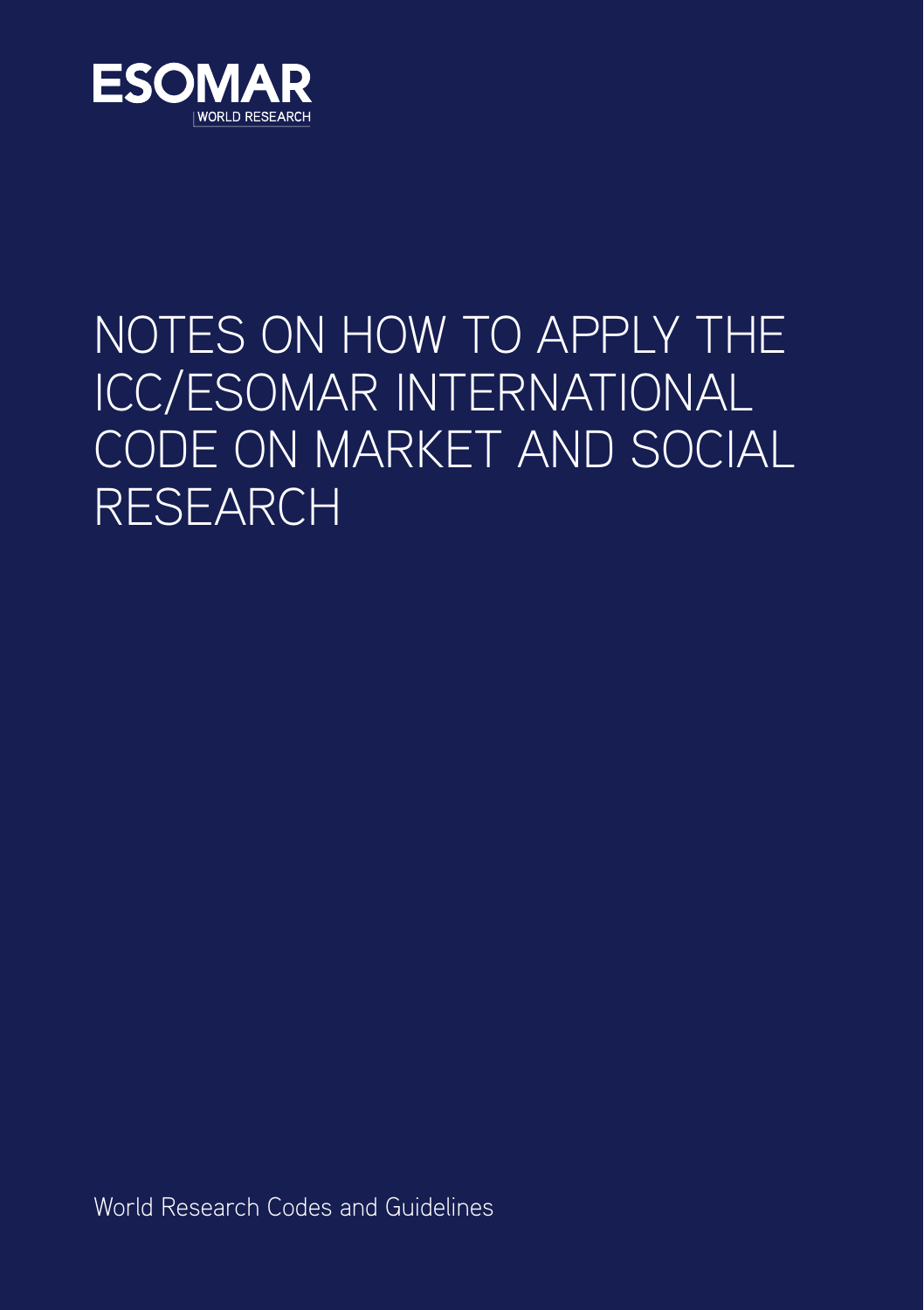All ESOMAR world research codes and guidelines, including latest updates, are available online at www.esomar.org

#### © 2013 ESOMAR.

This publication may be copied, distributed and transmitted under the condition that attribution is made by including the notice "© 2013 ESOMAR. Latest versions of all ESOMAR codes and guidelines are available at www.esomar.org/guidelines". ESOMAR codes and guidelines are drafted in English and the English texts are the definitive versions.

## NOTES ON HOW TO APPLY THE ICC/ESOMAR INTERNATIONAL CODE ON MARKET AND SOCIAL RESEARCH

**CONTENTS** 

| Introduction      | $\overline{2}$ |
|-------------------|----------------|
| Scope of the code | $\overline{2}$ |
| Terminology       | 3              |
| Definitions       | 3              |
| Specific notes    | 3              |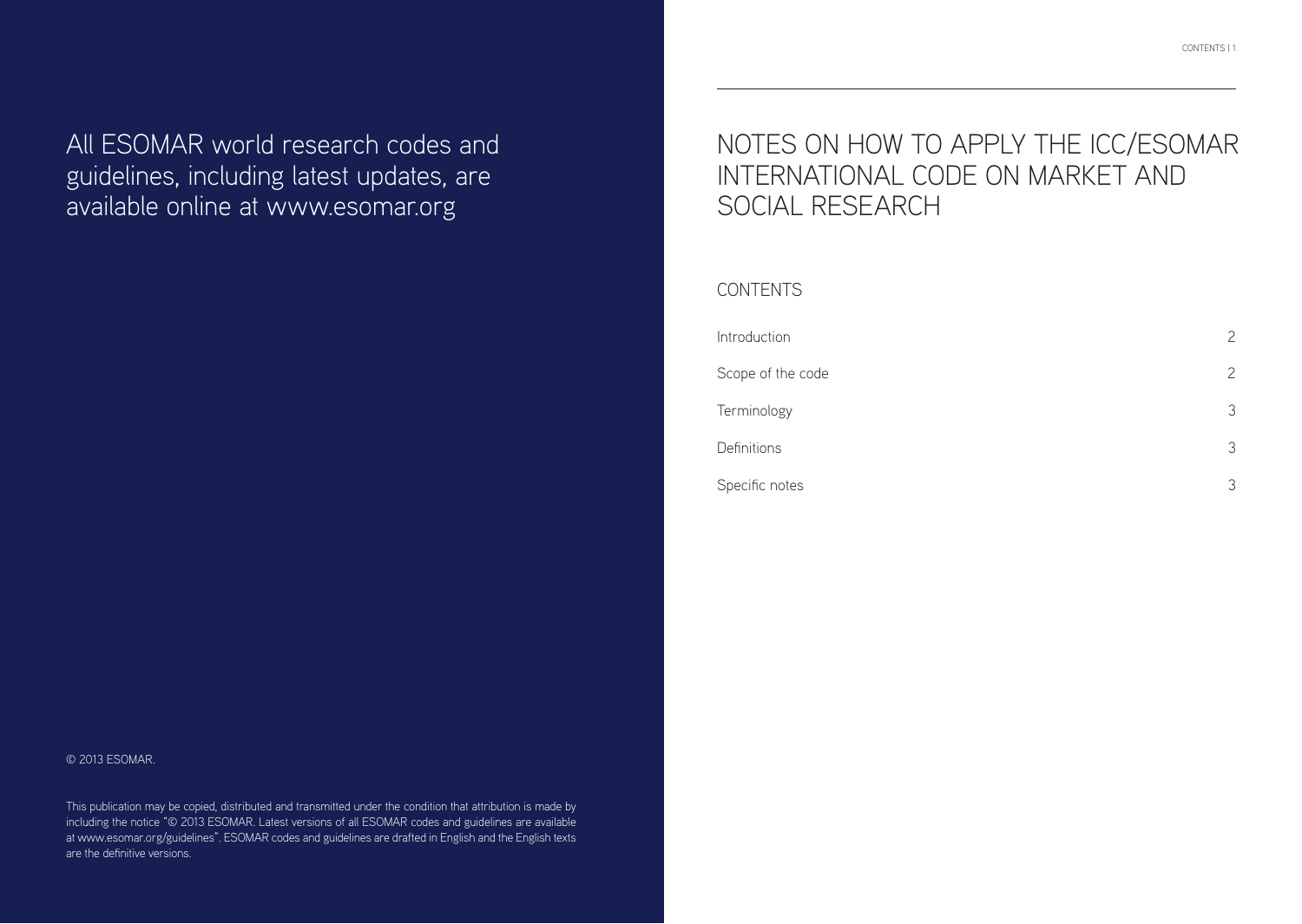## NOTES ON HOW TO APPLY THE ICC/ESOMAR INTERNATIONAL CODE ON MARKET AND SOCIAL RESEARCH

#### INTRODUCTION

These Notes are designed by ESOMAR to help users of the *ICC/ESOMAR International Code on Market and Social Research* to interpret and apply it in practice. Any further questions about the Code, for example on how to apply it in a specific situation, should be addressed to ESOMAR or the ICC, as appropriate.

The Notes will be reviewed periodically to take account of changing circumstances or important new issues. When necessary, further editions will be published by ESOMAR after consultation with the ICC and with other relevant bodies.

The ICC has also published other Codes of Practice which cover a variety of marketing issues not addressed in the ICC/ESOMAR International Code. In particular, the *Consolidated ICC Code of Advertising and Marketing Communication Practice* deals with the different requirements which apply to those separate fields of activity.

SCOPE OF THE CODE

In addition to these Notes, ESOMAR has issued guidelines on specific aspects of market, social and opinion research including:

- Mutual Rights and Responsibilities of Researchers and Clients
- How to Commission Research
- Conducting Research Using the Internet
- Customer Satisfaction Studies
- Data Protection and Management
- Distinguishing Market Research from Other Data Collection Activities
- Interviewing Children and Young People
- Mystery Shopping Studies
- Passive Data Collection, Observation
- and Recording
- The ESOMAR/WAPOR Guide on Opinion Polls and Published Surveys

These are available on the ESOMAR website: www.esomar.org

#### TERMINOLOGY

Throughout the Code the word 'shall' is used in order to maintain compatibility with other ICC Codes and ISO terminology. ESOMAR intends that 'shall' will have the same meaning as 'must' and that this is how it will be interpreted by ESOMAR's Professional Standards Committee and Disciplinary Procedures.

### **DEFINITIONS**

There is one area of potential overlap in the definitions which needs to be carefully considered by users of the Code. It is possible for an individual to be both a "client" and a "researcher" – when a researcher employed by an organization that is a user of research subcontracts part of the research project to a researcher outside of the organization. In this case, the researcher on the client side is still considered a researcher under the Code. It is then essential that the Code is not breached by inadvertently using data, or allowing data to be used, for a purpose

other than the research purpose for which it was collected.

It is essential that when respondents are being invited to take part in market research that the purpose is made absolutely clear to them at the outset and if the organisation collecting the data carries out activities other than market research, that there is no possibility of the respondent being confused about whether they are taking part in market research or an interview which has another purpose. More information on how to do this is provided in the notes on Article 1d below.

### SPECIFIC NOTES

#### **Article 1 – Basic principles**

**(a)** "Market research shall be legal, honest, truthful and objective and carried out in accordance with appropriate scientific principles". This Article requires, among other things, that researchers must always conform to the requirements of international and national legislation. Whenever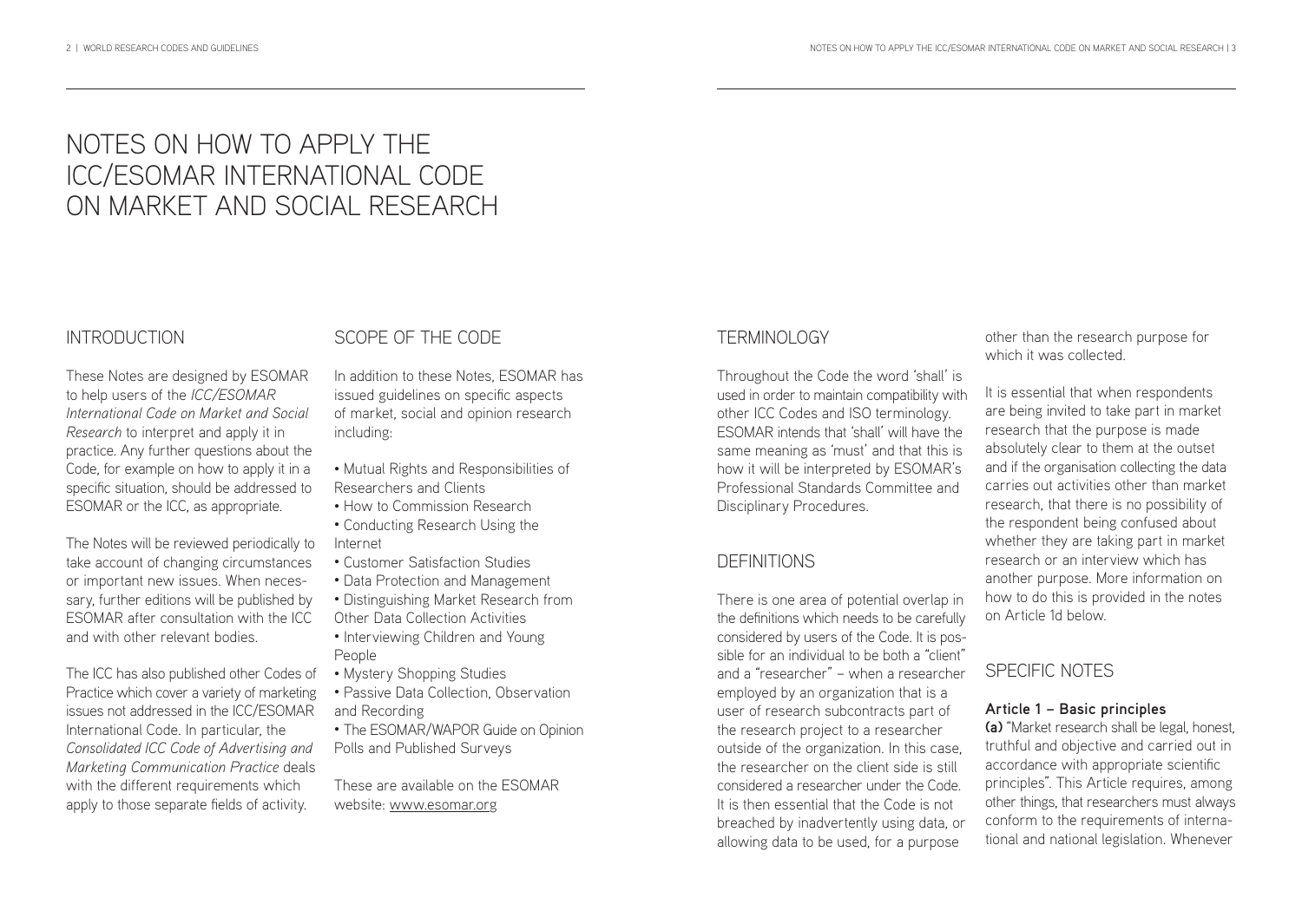national or international law or local professional rules impose obligations in any given country which are more strict than those already imposed by the ICC/ESOMAR Code, researchers must comply with these stricter obligations. Further information can be obtained from national associations listed on the ESOMAR website.

**(b)** This Article requires users of the Code include: not to act in a way which could bring discredit on the profession or lead to a loss of public confidence in it. There are obviously a number of possible actions which could lead to a failure to meet the requirements of this Article. One issue which arises from time to time is the systematic failure to pay interviewers, sub-contractors or respondents money which is legitimately owed to them. This Article makes that behaviour a clear breach of the Code.

**(c)** Maintaining the confidence of the general public and users of market research is one of the central objectives of this Code. This article requires that users of the Code behave in a responsible and

professional way when conducting their business and observe the principles of fair competition. The *Guideline on the Mutual Rights and Responsibilities of Researchers and Clients* provides helpful advice on ways in which this can be achieved in practice.

**(d)** The kinds of activity which must not be misrepresented as market research

- Enquiries which have the primary objective to obtain personally identifiable 1 information about private individuals whether for legal, political, private, supervisory (e.g., job performance) or other purposes;
- The acquisition of information for use for credit-rating of the respondent, one-to-one targeting, debt collection, or fund-raising from the respondent;
- The compilation, updating or enhancement of lists, registers or databases for non-research purposes (e.g. direct marketing);
- Projects where identifiable responses are used for a purpose other than market research, e.g. for an advertising cam-

paign, sales or promotional approaches to individual respondents, staff incentive schemes, job performance evaluation; • Projects which have a joint purpose (e.g. combine market research with follow-up promotional activities with respondents, etc.);

• Industrial, commercial or any other form of espionage.

Certain of these activities – in particular, the collection of information for databases for subsequent use in direct marketing and similar operations – are legitimate activities in their own right. Researchers (e.g. those working within a client company) may be involved with such activities either directly or indirectly. In such cases it is essential that a very clear distinction be made between such activities and market research. The definition of market research in the Code stipulates *"The identity of respondents will not be revealed to the user of the information without explicit consent and no sales approach will be made to them as a direct result of their having provided information."* Any work that involves the collection and use of personally identifiable

data for non-research purposes (such as those listed above) or which combines both a market research purpose and a nonresearch purpose must not be represented as market research.

If the research data are being collected by an organisation whose primary activity is market research, the identity of the organisation collecting the data will normally be the name of the research agency and the purpose will be market (or survey, or opinion) research. To ensure the public is not confused when data is being collected by an organisation which is involved in both research and non-research activities, for example a manufacturing company or advertising agency:

- the company's privacy policy and promotional literature must differentiate the different services that are being offered and separate market research from other activities;
- it must be easy for respondents and others to contact the researchers carrying out market research and those

In these notes the terms "personally identifiable data" or "personally identifiable information" have been used for reasons of clarity. They have the same meaning as the terms "personal data" or "personal information" used in European Union legislation.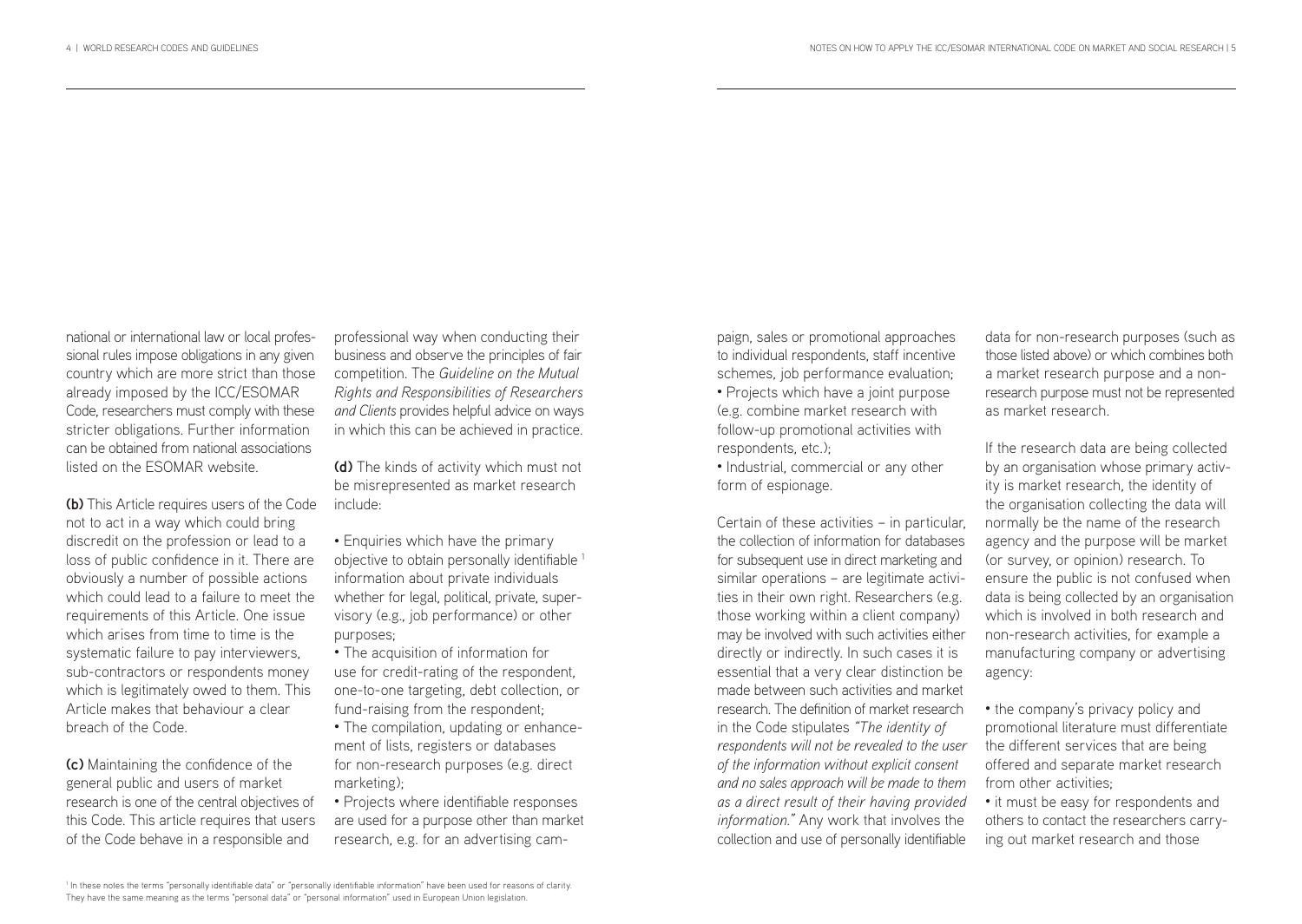making enquiries must not be confused by having apparently to get in touch with a non-research organisation or deal with non-research staff to raise queries or complaints about market research activities;

• the introduction and any questionnaire used clearly define the purpose of the interview and the respondent must not be left with the impression that the exercise has a research purpose if it does not.

These requirements do not prevent researchers from being involved in nonresearch activities providing the purpose of collecting personally identifiable data is not misrepresented. Nor do they in any way restrict the right of the organisation to promote the fact that it carries out both market research and other activities providing they are clearly differentiated and that they are conducted separately and in accordance with the relevant laws and local professional rules of conduct. More guidance in this area is given in the *Guide on Distinguishing Market Research from Other Data Collection Activities.*

#### **Article 3 – Professional responsibility**

**(a)** Respondents must be informed, where it is not already obvious, that their co-operation in the project is entirely voluntary. A respondent is entitled to withdraw from an interview or research project at any stage and to refuse to co-operate in it further. Any or all of the personally identifiable information collected from the respondent must be destroyed within a reasonable time if the respondent so requests. However, a particular issue arises in the case of continuous research, for example for measuring product purchase or media consumption. Data records can go back over a number of years and it would destabilise the trend data to remove historic records. Under these circumstances, the respondent must be able to have any personal identifiers and any way of associating the data with their name or contact details individually with the data, removed or deleted.

Researchers and those working on their behalf (e.g. interviewers) must not make statements or promises that they know

or believe to be incorrect, in order to secure the co-operation of respondents or others – for example about the likely length of the interview or about the possibilities of being re-interviewed on a later occasion. In addition, any assurances given to respondents must be fully honoured.

Where it is possible that the researcher might wish to re-contact the respondent for a further interview at a later date (for example in the case of a longitudinal research project) permission for this must be obtained from the respondent not later than the end of the first interview, except in the rare cases where there is some valid methodological reason to the contrary. One way to ensure that respondents are not misled, if the need for a recall interview arises unexpectedly, is for researchers to ask for this permission as a standard part of any survey interview. It is also good practice to warn about the possibility of a back-check call for quality control purposes. This may be required by law in some countries.

In certain kinds of research it may be necessary for methodological reasons to mislead the respondent about the exact nature of the project at the outset. Under these circumstances it is important that the respondent is made aware of the true purpose of the research before the interview is ended and given the opportunity to withdraw from the research and have their responses deleted. An example would be when an advertising test may be presented as an opportunity to watch a TV programme, the real objective being to measure recall of advertising shown during the programme.

**(b)** One particular circumstance where respondents could be adversely affected by taking part in research relates to sampling from lists provided by third parties. Where names or contact details are taken from a list provided by a third party, it is permissible to update the list with a marker identifying individuals who have specifically asked to be removed from the list, or who have moved away or died. A marker indicating who was contacted and whether they were interviewed can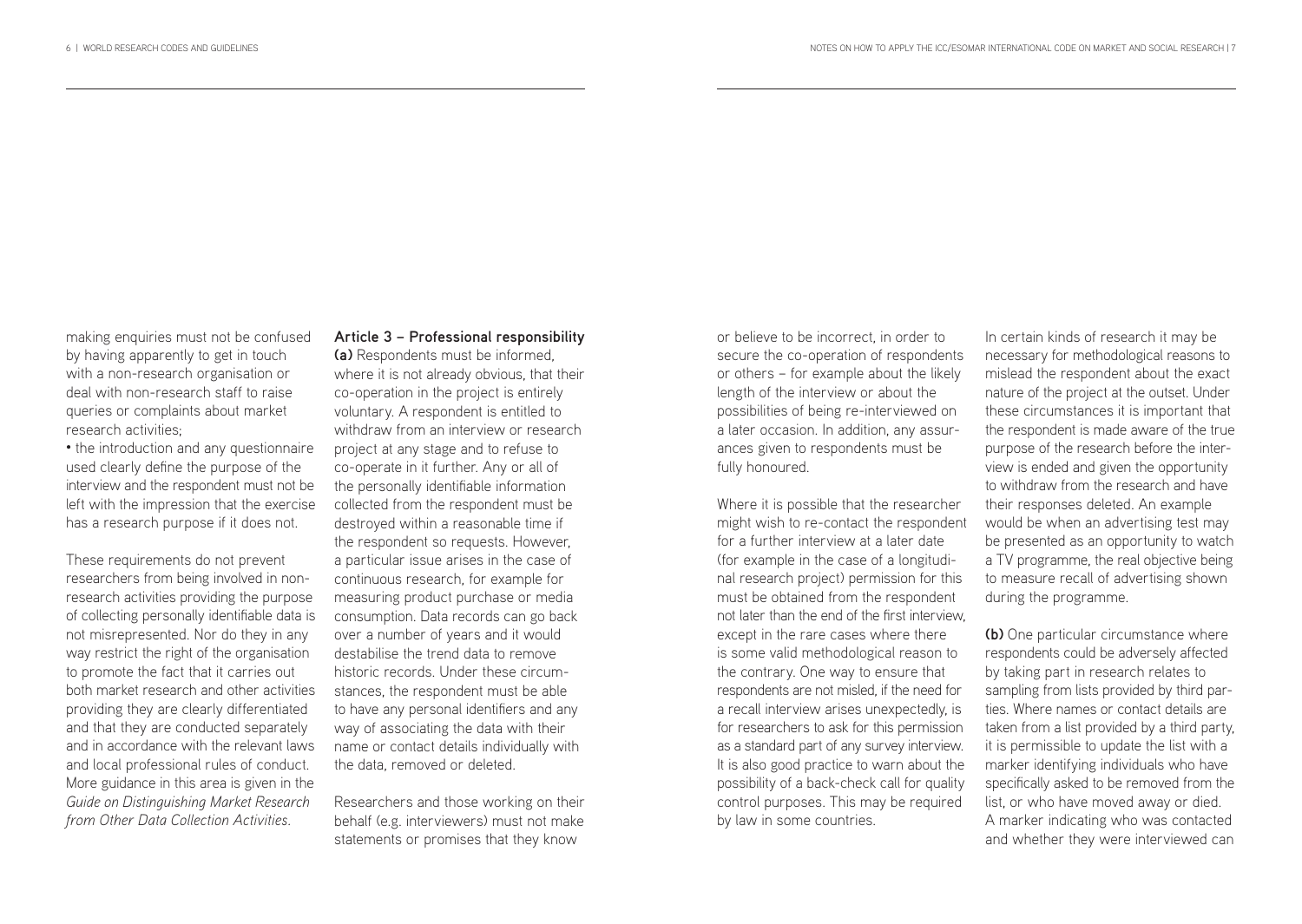also be placed on the list if the list is only used for research purposes. However, there are some circumstances, like researching activity which may be sensitive (for example criminal or political activity) where the researcher must carefully consider whether recording even this limited amount of information is professionally responsible in relation to the requirements of Article 3b.

#### **Article 4 – Transparency**

**(a)** When asking respondents for their co-operation in a market research project they must be told:

**i.** the identity of the organisation or individual who is collecting the data; **ii.** the types of person or organisation that will receive the results in the case of market research data, or the person or organisation that will receive their data if it is passed on in a personally identifiable form;

**iii.** the specific purposes for which the results will be used.

If the personally identifiable data is being collected and analysed by an organisation whose primary activity is research this would be the name of the research agency and the purpose would be market (or survey, or opinion) research. However, if the personally identifiable is being collected and passed on to another organisation without being anonymised (e.g. the researcher is only carrying out fieldwork), it is important that the name of the final holder of the personalised survey data (the "data controller" in European data protection terminology) is given and, if requested, their contact details.

Examples of possible introductions to interviews, depending on how the data will be used:

#### **EXAMPLE ONE: INTRODUCTION TO A MARKET RESEARCH SURVEY WHERE ANY DATA RELEASED TO A CLIENT WILL BE IN A FORM WHERE INDIVIDUAL RESPONDENTS CANNOT BE IDENTIFIED**

Hello, I am from XYZ market research and we are carrying out a survey on …….This is genuine market research not a sales call. The interview will take about ….minutes and any answers you give me will not be identifiable as coming from you. We do not sell anything or collect any money. **OR**

Hello, I am from XYZ market research and we are carrying out a survey on …….. The interview will take about ….minutes and the answers you give me will be made anonymous.

The example above contains the following important information; the identity of the organisation which will receive their personally identifiable data (the data controller in EU legislative terminology), the length of the interview and the fact that the interview is for a market research purpose. The first wording is particularly suited to a telephone interview where the interviewer is not able to show any independent identification.

The example below uses a different introduction because the organisation responsible for holding and analysing personally identifiable research data (the data controller) is not the same as the organisation doing the interviewing. The respondent needs to have both pieces of information. Both examples assume that the interviewer will also identify themselves and provide the respondent with information about how to contact the data collection company if the respondent needs to.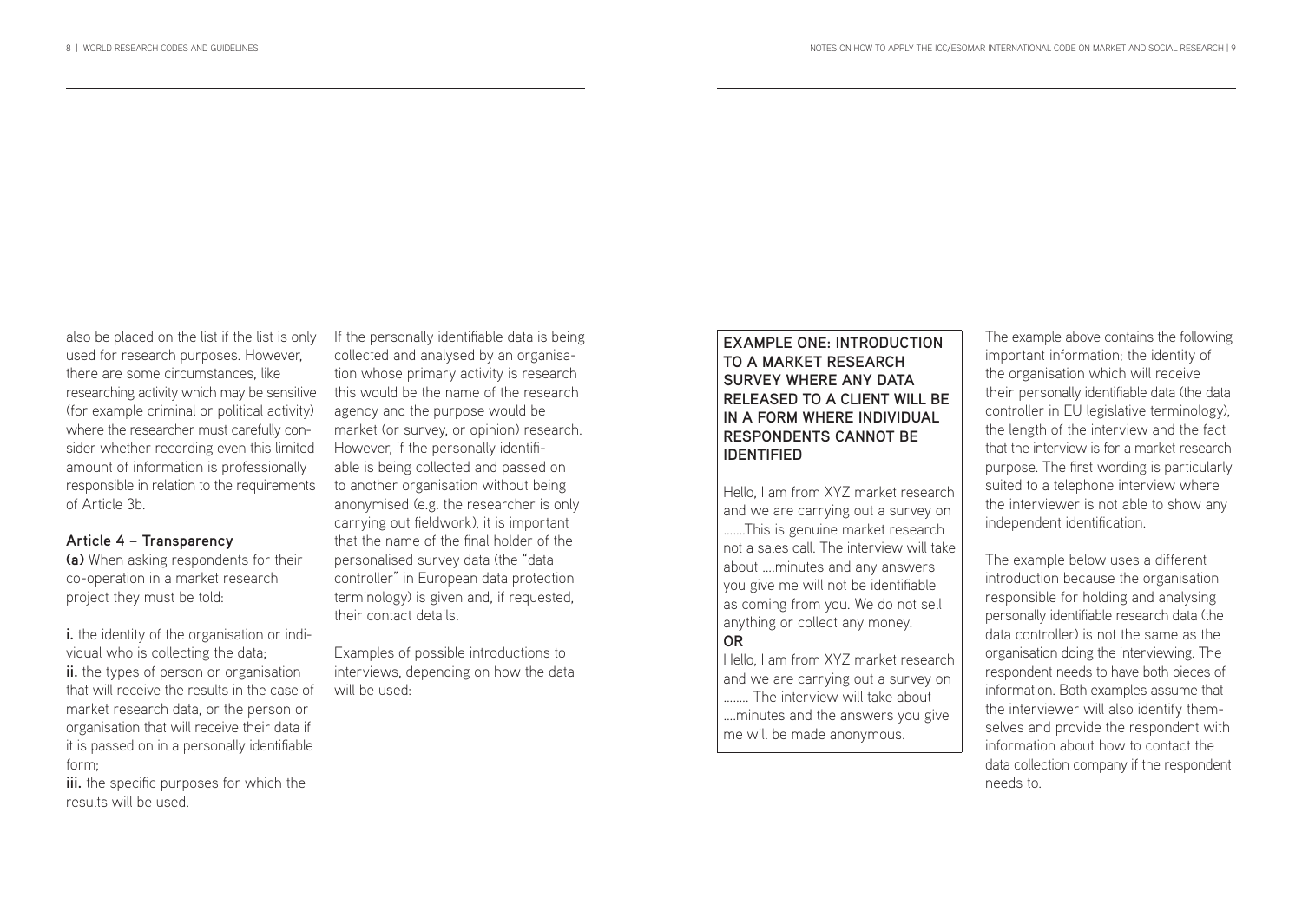**EXAMPLE TWO: INTRODUC-TION TO A MARKET RESEARCH SURVEY WHERE THE DATA WILL BE HELD BY ANOTHER ORGANISATION, FOR EXAMPLE A CONSULTANCY, AD AGENCY OR THE CLIENT COMPANY, BUT EVEN IF IDENTIFIABLE DATA IS RELEASED, THIS WILL BE ON THE UNDERSTANDING THAT NO COMMERCIAL ACTIV-ITY WILL BE DIRECTED AT THE RESPONDENT AS A DIRECT RESULT OF THEIR HAVING PRO-VIDED INFORMATION.**

Hello, I am from XYZ market research and we are carrying out a survey on ……..for ABC Inc. who will be given your answers. The interview will take about ….minutes and any answers you give me will only be used by ABC Inc. for market research. They will not try to sell you anything or collect any money as a result of you taking part in this survey.

When explaining the general purposes for which the results will be used, it is very important that market research is not confused with customer relationship management and similar activities where the personally identifiable data will be used for commercial activity directed to individual respondents. If this is one of the purposes of the interview it should be made clear at the outset when permission is being requested and not presented as market research. More guidance in this area is given in the *Guide on Distinguishing Market Research from Other Data Collection Activities.*

**(b)** It is important that the respondent is able to check the identity and bona fides of the organisation or individual who is collecting their personally identifiable data and the identity of the organisation or individual who will end up holding their personally identifiable data, if different. When interviewing face-to-face, a "thank you" leaflet or business card is an effective way of providing this information. Providing a freephone number to call is a common way of meeting this requirement when

interviewing by telephone. In the case of online research a telephone number or postal address should be provided in addition to an email address.

If a respondent asks how their name came to be selected for interview they must be told. They must also be assured that any personally identifiable data they provide will be used for research purposes only and will not result in a sales approach being made to the individual respondent.

**(c)** Back-checking is an important element in professional quality control of fieldwork. All face-to-face interviews must include a statement that there is a possibility that a subsequent recall may be made for quality control purposes, unless the interview is conducted in a central location or recording is used.

Where an independent check on the quality of fieldwork is to be carried out by a different research agency the latter must conform in all respects with the relevant national laws and self-regulatory documents on market research and with

the provisions of the ICC/ESOMAR Code concerning data privacy protection, in particular Article 7. An agreement in writing to this effect must be obtained from that agency. If the third party agency has been instructed by the client, and not by the researcher, the researcher must ensure that the client enters into such an agreement with the third party agency. In particular, the anonymity of the original respondents must be fully safeguarded and their names and addresses used exclusively for the purposes of backchecks and not disclosed to the client.

The client may wish to personally check the quality of the fieldwork or data preparation. In such cases the client, or his mutually acceptable representative, may observe a limited number of interviews for the purpose of quality control. When this occurs the researcher must first obtain the agreement of the respondents concerned (see note to Article 3a). In addition, any such observer must previously have agreed to comply with the provisions of the ICC/ESOMAR Code, especially Article 7, in writing. The researcher must also try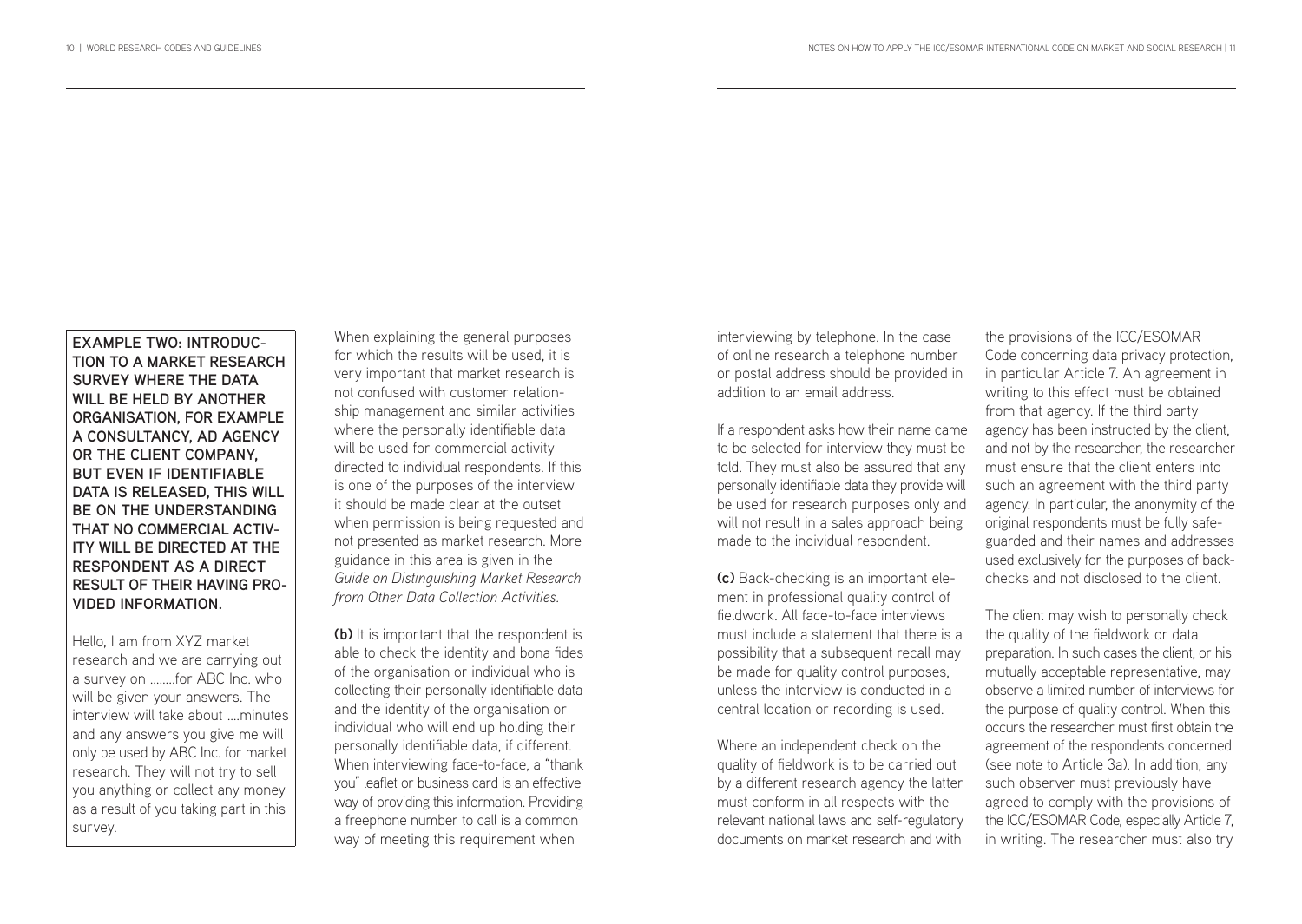to ensure that such observers do not include people who are likely to know, or have direct dealings with, any of the individual respondents being interviewed (for example client sales staff in the case of a survey among business managers or doctors). Observers should be told that if they find they know any of the participants, they must stop observing and notify the researcher. Further advice on how to meet the requirements of this article are given in the *Guideline on Passive Data Collection, Observation and Recording.*

**(d)** This covers the requirement for transparency about details of the execution of a research project between researcher and client; a more comprehensive list of requirements is given in the *Guideline on the Mutual Rights and Responsibilities of Researchers and Clients.*

#### **Article 5 – Ownership**

Market research proposals and cost quotations are protected by copyright and remain the property of the organisation or individual who developed them unless otherwise agreed in writing.

The extent of protection in practice may to some extent depend upon the interpretation of the law in different countries. Serious cases of unauthorised distribution or copying could be regarded as unethical but disciplinary or legal action is difficult to enforce, without being underpinned by comprehensive evidence that stands up to legal examination. The author is therefore advised to lay claim to their copyright in written form so that they can if required produce the necessary evidence of this. All transfers of ownership and copyright must be in writing.

It is good business practice to agree the ownership of proposals and quotations in the terms of business. This is covered in more detail in the *Guideline on the Mutual Rights and Responsibilities of Researchers and Clients.*

#### **Article 6 – Recording and observation techniques**

Observation and recording of behaviour is a major activity for market researchers. The general principles are clearly outlined in this article; the respondent must be

told at the beginning of the interview that recording techniques are to be used unless this knowledge might bias the respondent's subsequent behaviour. In the latter situation, the respondent must be told about the recording at the end of the interview and be given the opportunity to see or hear the relevant section of the record and, if they so wish, to have this destroyed or to have their image pixelated so that they cannot be identified. Some countries have legal restrictions on the use of recording devices which require advance notice in all cases. This is particularly relevant for recording telephone conversations, but may also apply to any recording device. Live closed circuit television or video streaming should not be carried out without permission in advance from respondents. Respondents may also need to be informed of other rights relating to Articles 4 and 7, as some recordings may include personally identifiable data. Certain techniques, for example recording qualitative research and videoing behaviour in a shop or public place, involve particular issues. There are also ethical issues involved in observing conversations in internet chat rooms.

The use of these techniques and others is covered in more detail in the separate *Guideline on Passive Data Collection, Observation and Recording.* Specific issues arise with Mystery Shopping and these are covered in the *Guideline on Mystery Shopping.*

#### **Article 7 – Data protection and privacy**

Market research conducted according to the principles of transparency, confidentiality and secure handling of personally identifiable data has achieved recognition as a form of "statistical or scientific research" since personalised information cannot be disclosed for non-research purposes such as direct marketing. Such recognition must not be jeopardised by any failure to conform to the requirements of this article.

Many countries have legislation which protects personal data and/or privacy. This Article of the Code explains the most important requirements for a professional. However, it is important for researchers to be aware of the law and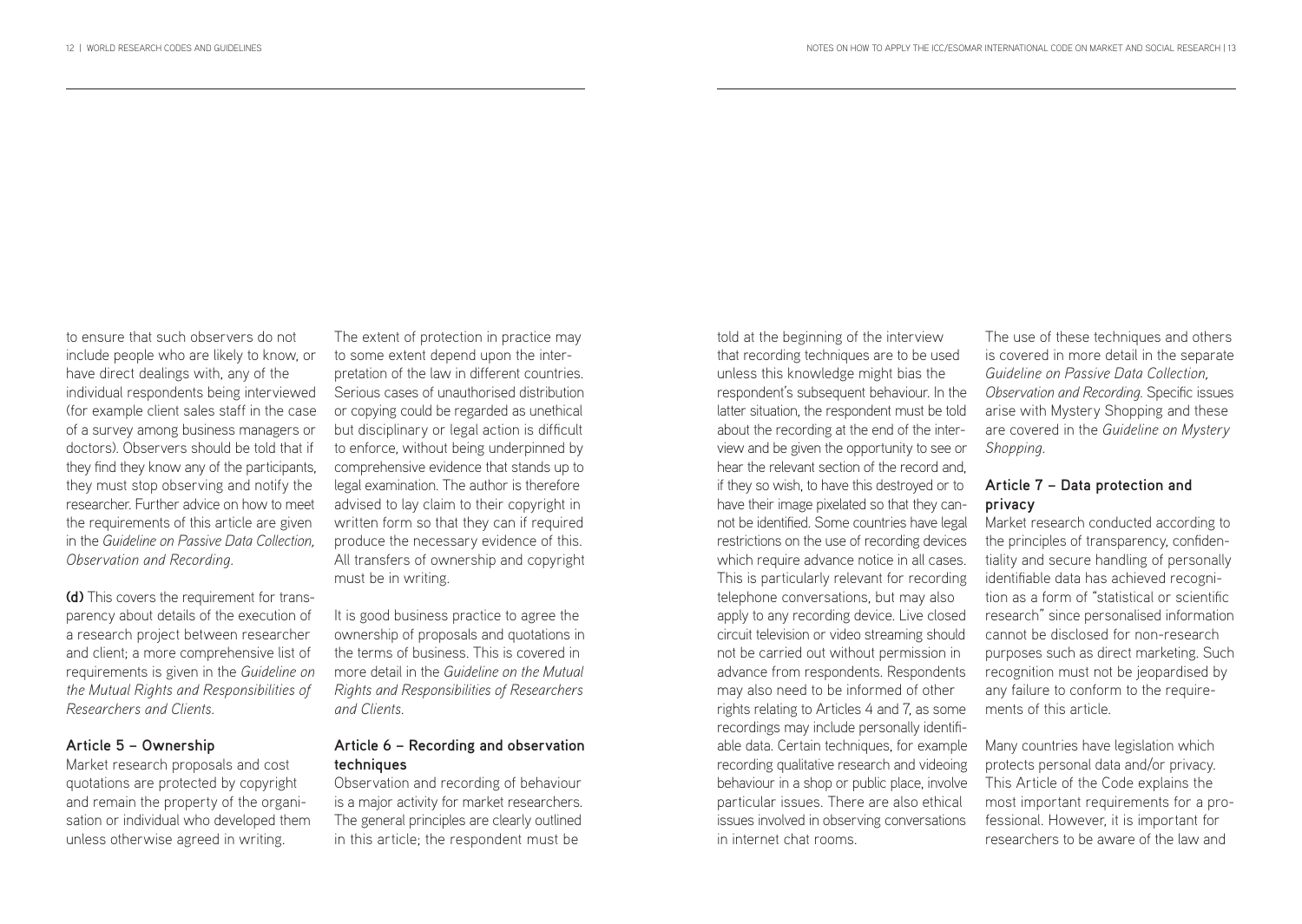national professional rules when working internationally, since there are specific requirements at a local level in some countries which go beyond what is required by the Code\* . The *ESOMAR Guideline on Data Management and Protection* provides more detailed guidance relating to data protection and data management for market research than can be covered in these notes.

**(a)** Providing access to a privacy policy for respondents who are being interviewed online is relatively straightforward. The *ESOMAR Guideline on Conducting Market and Opinion Research Using the Internet* explains how to do this and gives an example. For other modes of interviewing providing access is more challenging. All agencies must have a privacy statement easily accessible for respondents on their websites, there must also be a hard copy available which can be mailed or faxed on request. Someone must be responsible for privacy and for keeping the privacy policy up to date, ensuring that all staff, including temporary staff, are aware of its requirements and for handling queries relating to it. Interviewers working face to face must

be told how respondents who wish to see the privacy statement can ask for a copy; putting the details on a "Thank you leaflet" is a good way to do this and also ensures that respondents are made aware of the way their personally identifiable information will be protected. Telephone interviewers will need a short version which can be read out to respondents who ask, as well as details of how respondents can access a copy of the full policy document. Always include a contact point for complaints and queries.

**(c)** If a researcher working in the client organisation receives research data from a project at an identifiable individual respondent level then there must be a written agreement between agency and client to ensure that the data are used only for research and that both parties agree to observing the rules laid down in the ICC/ESOMAR International Code on Market and Social Research, as well as in national codes and guidelines. An example would be receiving recordings or edited video clips of group discussions or interviews.

In this case, researchers in the client organisation must ensure that data sets or other materials (photographs, recordings, paper documents, etc.) collected for market research that contain personally identifiable information are kept securely and are only used for the original market research purposes for which they were collected. Access to such data should be restricted and allowed only on a need to know basis. The researcher in the client side should ensure that all staff handling such sensitive data have signed to confirm they will follow ICC/ESOMAR Code and are aware of their obligation not to disclose personal data.

If during a market research interview a respondent expresses the wish for their personally identifiable information to be passed to the client because, for example, they have experienced a problem with a product or service and want it put right Article 7c allows for this as long as:

**i.** the respondent has explicitly expressed this wish and/or

**ii.** the respondent has given their explicit consent and

**iii.** on the understanding that no commercial activity (as defined in Article 1d) will be directed at them as a direct result of their having provided information

Point i) allows for the possibility that rather than the respondent spontaneously asking for their identifiable personal details to be passed to the client, the researcher can ask them if they would be willing for their identifiable personal details to be passed to the client. In this latter case, the researcher should either obtain the respondent's permission at the beginning of the interview or tell the respondent that they will be asking permission to identify them to the client at the end of the interview.

Explicit consent in this context means that the respondent has agreed that some, or all, of their answers and their contact details if relevant can be provided to the client on the understanding that the information will be used to deal with the issue raised and not to initiate a sales approach. In many countries, it is sufficient to record

<sup>•</sup> Readers' attention is called to the fact that the German-language version of the International Code is prefaced by a Declaration prepared by the German national market research associations. This sets out certain additional requirements which must be followed in order to conform with German legislation when carrying out research in that country. Copies of this Declaration can be obtained via the ESOMAR website.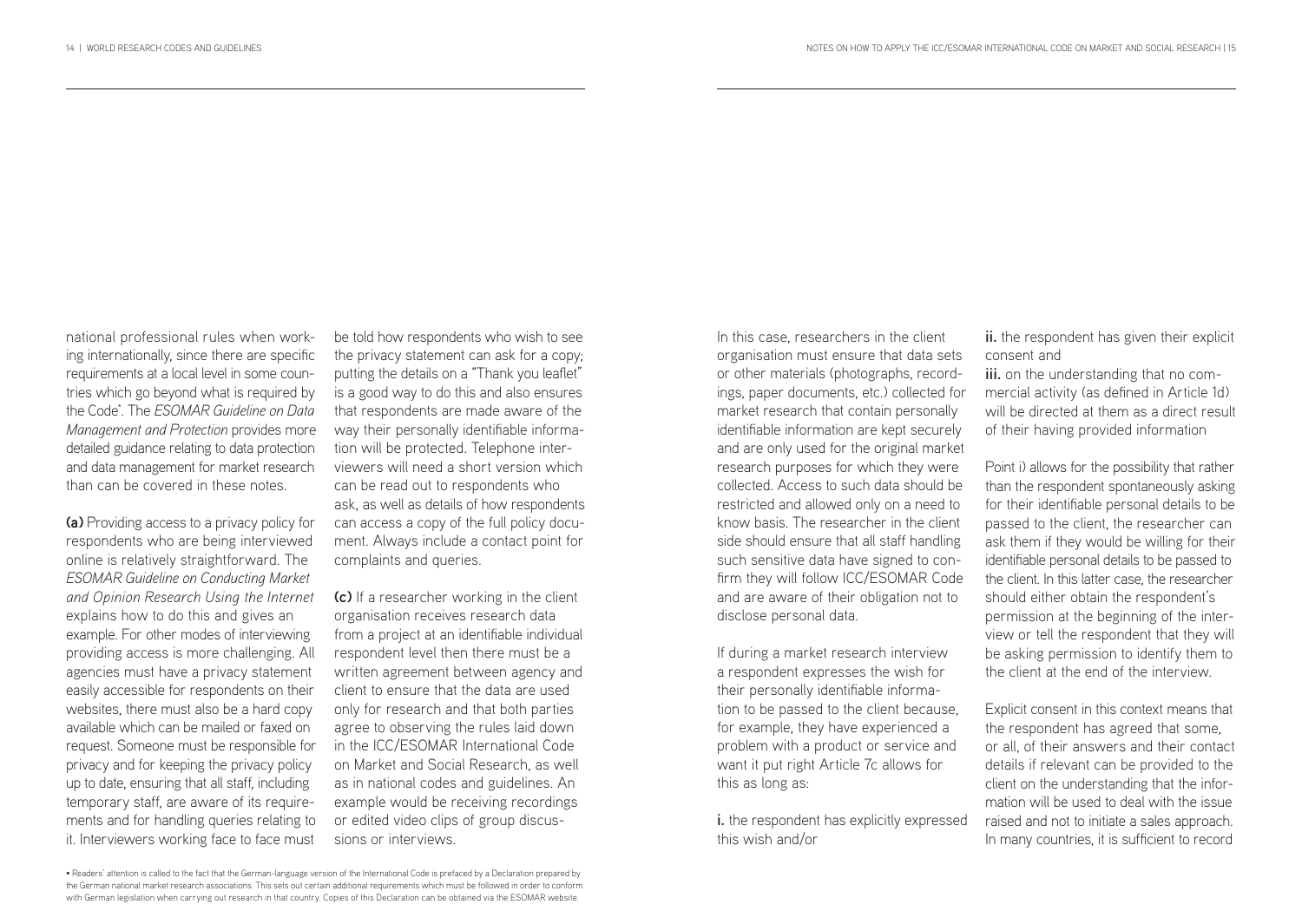that explicit permission has been given on the questionnaire – further information can be obtained from associations listed on the ESOMAR website.

**(d)** The *ESOMAR Guideline on Data Management and Protection* provides more specific guidance on the application of 7e and 7f.

#### **Article 8 – Children and young people**

At present there is no common international definition of "child" or "young person". Even within a single country the definition may vary with the activity under consideration. Since it would be very difficult to agree any general definition based on factors such as the child's cognitive powers, researchers should take a straightforward practical approach to the issue. If not otherwise specified locally, researchers must assume that a "child" is defined as being aged "under 14 years" and a "young person" as being aged "14-17 years." This issue is covered in detail in the ESOMAR *Guideline on Interviewing Children and Young People.*

#### **Article 10 – Subcontracting**

There should be a statement about an organisation's policy in relation to subcontracting work in the standard terms and conditions of the research organisation. This is essential if subcontracting all or part of the work is standard practice for the research organisation. It is good practice for subcontracting in relation to a specific project to be explicitly agreed between the research organisation and the client. The *Guideline on the Mutual Rights and Responsibilities of Researchers and Clients* contains more information on the application of this article in practice.

#### **Article 11 – Publishing findings**

**(b)** The publication of research findings may sometimes prove to be misleading because certain of the technical aspects or limitations of the research have not been fully appreciated and/or because the public presentation, explanation and discussion of the findings (e.g. in the media) has not clearly spelt out all the relevant considerations. This can happen accidentally, or as a result of the pressures on media time and space, rather than for any

more undesirable reason. Researchers can reduce the danger of such problems arising by making sure (e.g. in their agreement for a research project) that they are consulted in advance by the client about the form in which any research findings will be published.

**(c)** In order to enable others to check the validity of conclusions drawn from the research the relevant technical details and results of published research must be available for anyone who wishes to check them. The easiest way of doing this is to publish them on the research company's website.

**(d)** It is clearly impossible for a researcher fully to control the ways in which research findings are interpreted or applied once these are in the public domain. However, both the client and the researcher have a responsibility to ensure that published results are not misleading. The researcher must endeavour to prevent any misinterpretation or misuse of research findings, and (as far as is practicable) to correct any such misinterpretation or misuse once they become aware that this has happened.

Should the client not consult and agree in advance the form of publication with the researcher, the latter is entitled to:

**(i)** refuse permission for their name to be used in connection with the dissemination of conclusions and

**(ii)** publish the appropriate technical details of the project.

The requirements of this article are covered in more detail in the *ESOMAR/ WAPOR Guide on Opinion Polls and Published Surveys.*

#### **Article 12 – Responsibility**

In order to meet the requirements of the Code and of good business practice, it is important for there to be contracts or written agreements between the researcher and the client and any other parties (e.g. self-employed interviewers or subcontractors) setting out their respective responsibilities. Further guidance is given in the *Guideline on the Mutual Rights and Responsibilities of Researchers and Clients.*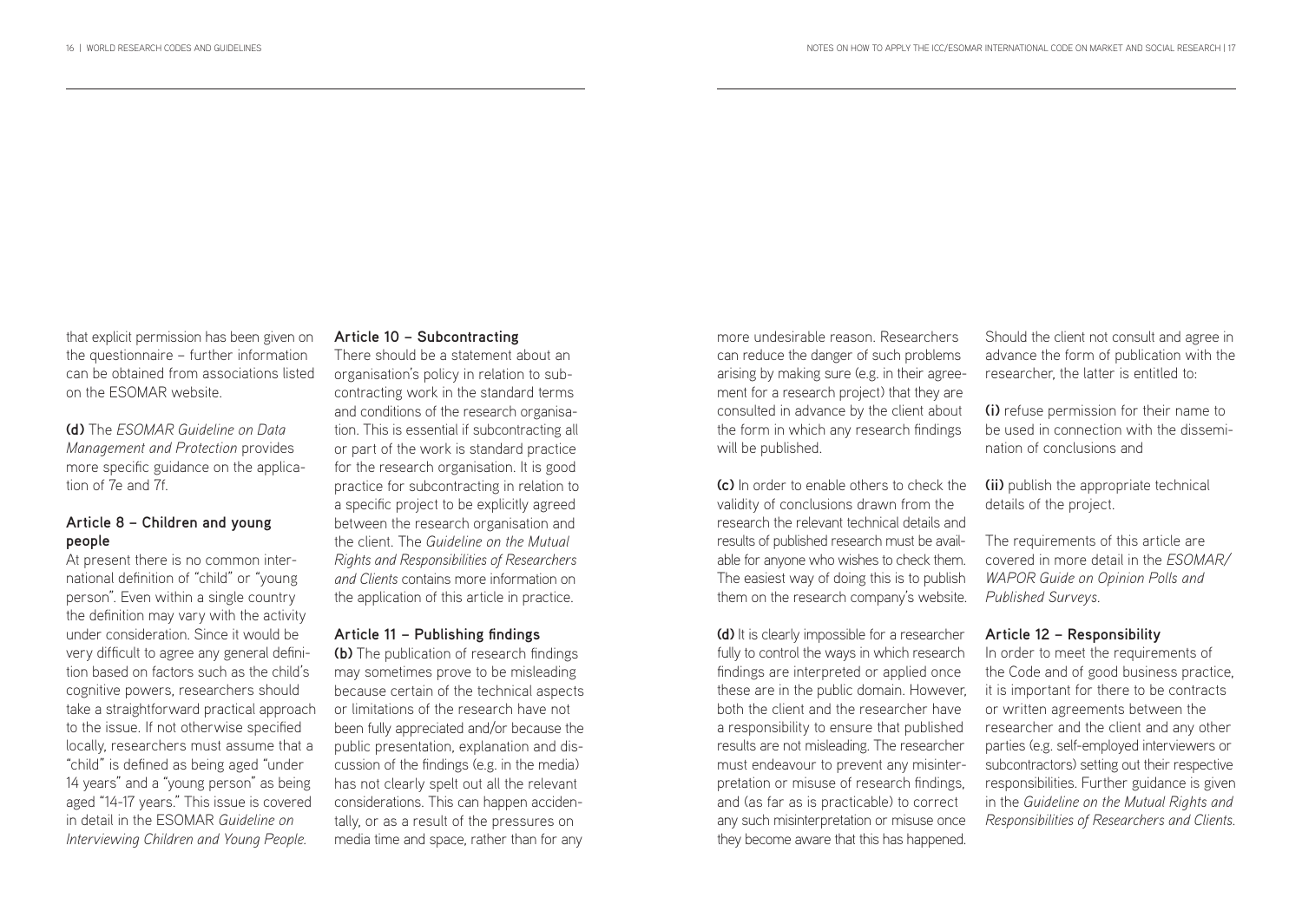Where elements of a research project are subcontracted it is essential that the researcher ensures in the contract with the subcontractor that they and, in particular any interviewers, understand and fully conform to the requirements of the Code.

#### **Article 14 – Implementation**

The addresses to which queries about the Code, or reports of possible Code infringements, should be sent are those on the inside front cover of the Code itself. Any such communications should be marked "For the attention of":

• The Professional Standards Committee, professional.standards@esomar.org or ESOMAR, Eurocenter 2, 11th floor, Barbara Strozzilaan 384, 1083 HN Amsterdam The Netherlands

• The International Secretariat, ICC, 38 Cours Albert 1er, 75008 Paris, France

The enforcement of this Code is covered under the ESOMAR Disciplinary Procedures. Acceptance of the Disciplinary Procedures is a condition of membership of ESOMAR. A copy is published on the ESOMAR website.

Most countries have a national market research association or associations who enforce professional and ethical standards among their members. A list of associations which abide by the ICC/ ESOMAR Code can be found on the ESOMAR website.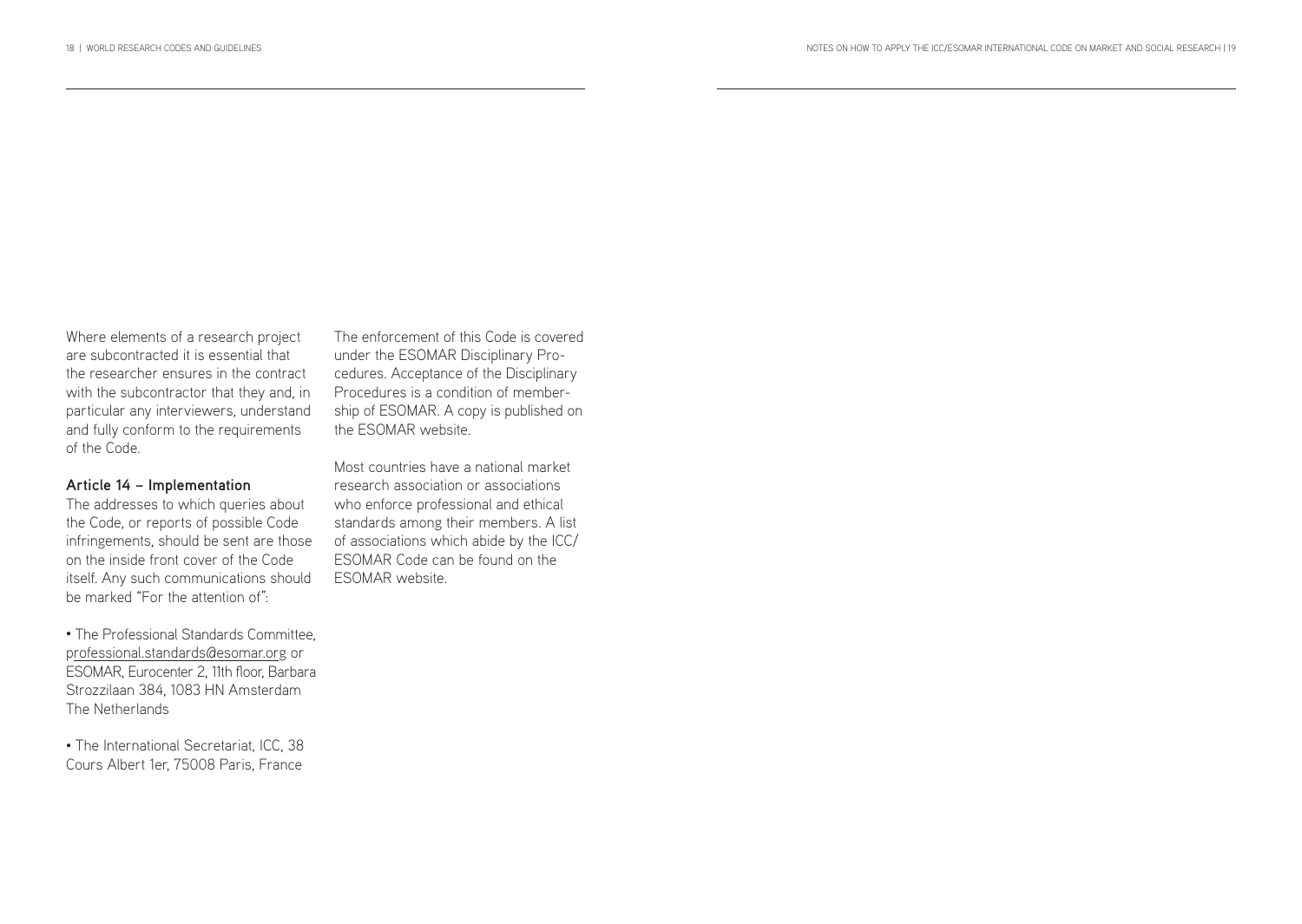"Market research, which includes social and opinion research, is the systematic gathering and interpretation of information about individuals or organisations using the statistical and analytical methods and techniques of the applied social sciences to gain insight or support decision making.

The identity of respondents will not be revealed to the user of the information without explicit consent and no sales approach will be made to them as a direct result of their having provided information."

Definition of market research contained in the ICC/ESOMAR International Code

> **ESOMAR Atlas Arena Hoogoorddreef 5 1101 BA Amsterdam The Netherlands Tel +31 20 664 2141 Fax +31 20 664 2922 E-mail professional.standards@esomar.org www.esomar.org**